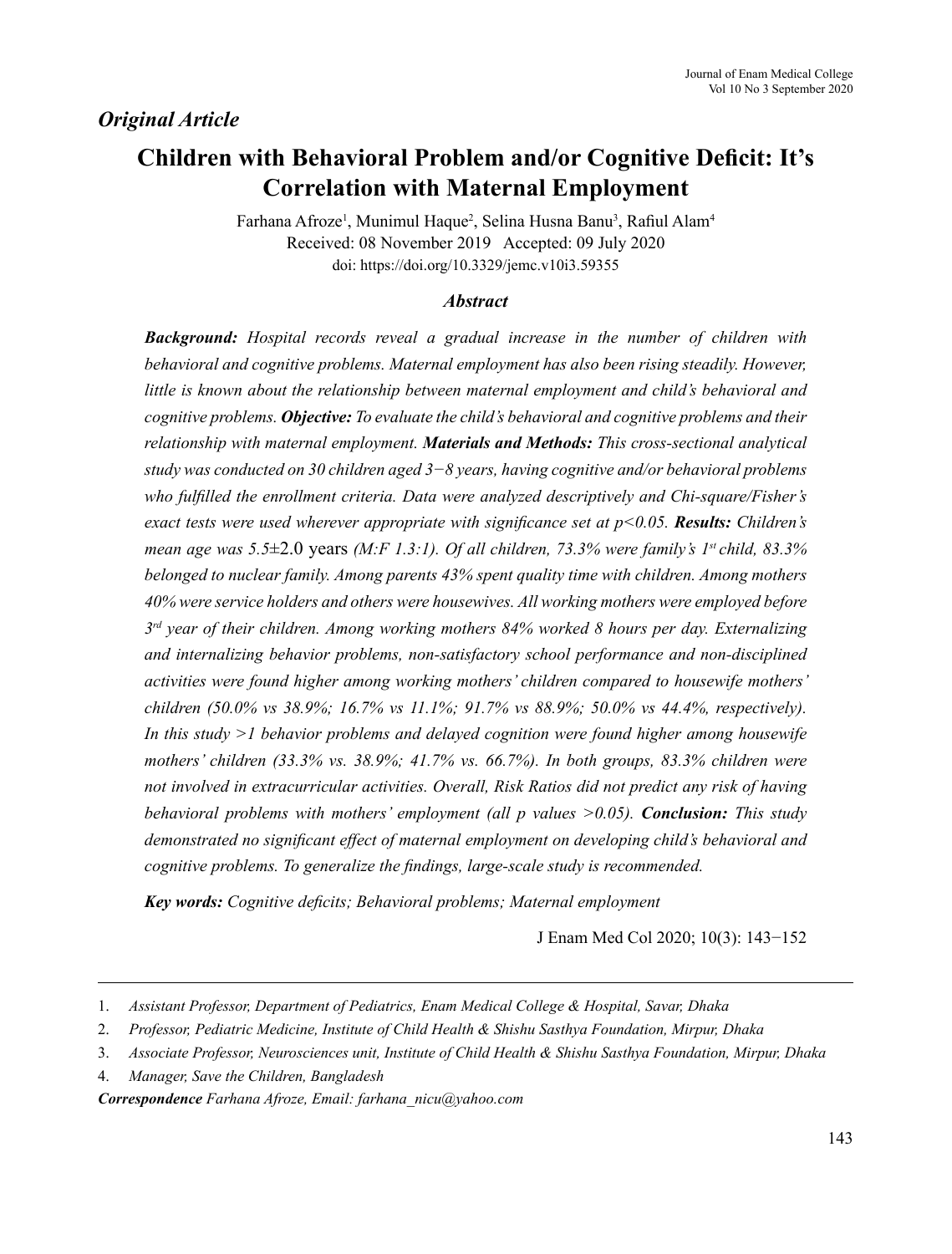## **Introduction**

Early childhood is the most rapid period of development in human life. The period of life from conception through birth to eight years of age is important to the complete and healthy cognitive, emotional development and physical growth. Early stress can affect behavior, learning and memory adversely.1 Mother gives her children love, affection care since birth. Her presence and quality time with the children have very strong influence on developing attitudes, learning abilities and behavior. The researchers found that maternal employment during the first year of a child's life had a negative effect on cognitive outcomes for the child by age three or four and even by age seven or eight.<sup>2</sup> With the emergence of a new economic pattern, increasing opportunities for education, rising living standard and increased modernization, women from the middle and upper class families have also started coming out from their traditional role as a home maker to join the work force. The number of working women has been increasing worldwide. According to the Bangladesh Bureau of Statistics (BBS), Labor Force Participation of young women in Bangladesh has increased about two and half times over the period of 1991 to 2000. For this increasing number of women employed created a concern on the children's long term academic success, behavior and mental health.

Mothers entering the workforce might also have a positive effect on children. Dual earning families are able to provide much more for their children. Increased financial opportunities increase facilities in healthcare, nutrition, and educational opportunities. Researchers have found that mothers report many positive effects of working. Working mothers in one study felt that they were helping to meet the needs of their families by providing financial support, but on occasions their family relationships did suffer as a result of their employment. Many working mothers also felt that they were being good role models for their children. In addition, they felt that they highly valued what time they were able to spend with their children. But they also felt short of time to guide their children while they were interested to do so.<sup>3</sup> However, it was not suggested that mothers should not have a job but it is probably not the encouraging for their children.

There are some studies that focused not only the mothers' profiling but also on the children's perception of the mothers' employment. A study examined people's perceptions of their mothers' employment during their childhood. Regardless of hours worked, children of working mothers were reported less disciplined than those whose mothers did not work outside the home; they also reported less support and more verbal assaults than those whose mothers did not work.4 In addition to differences in discipline and support that children receive, maternal employment may also affect school performance. A survey among the urban families found that children of stay-at-home mothers were more likely to have above average school performance compared to children of working mothers. Children of employed mothers were also found to be more likely to skip school than children of non-working mothers in the same study.<sup>5</sup>

It has been proved through experiments and researches that a major part of children's cognitive, affective and psychomotor development takes place at an early age before three years. New research provides a scientific basis for the obvious fact that children who experience extreme stress in their earliest years are at greater risk for developing problems in later life.<sup>1</sup>

Dr. M R Khan Shishu Hospital and Institute of Child Health data reveal that the number of children with behavioral and cognitive problems is increasing (15.6% in 2010, >30% in 2012). There might be multiple reasons for that (i.e. small families, increased awareness, and available service). Number of working women in Bangladesh is also increasing (BBS). There is no study available in this country which correlates child's behavioral and cognitive problems with the mothers' employment. This study targets to describe the pattern of cognitive and behavioral problems among the children of working mothers and stay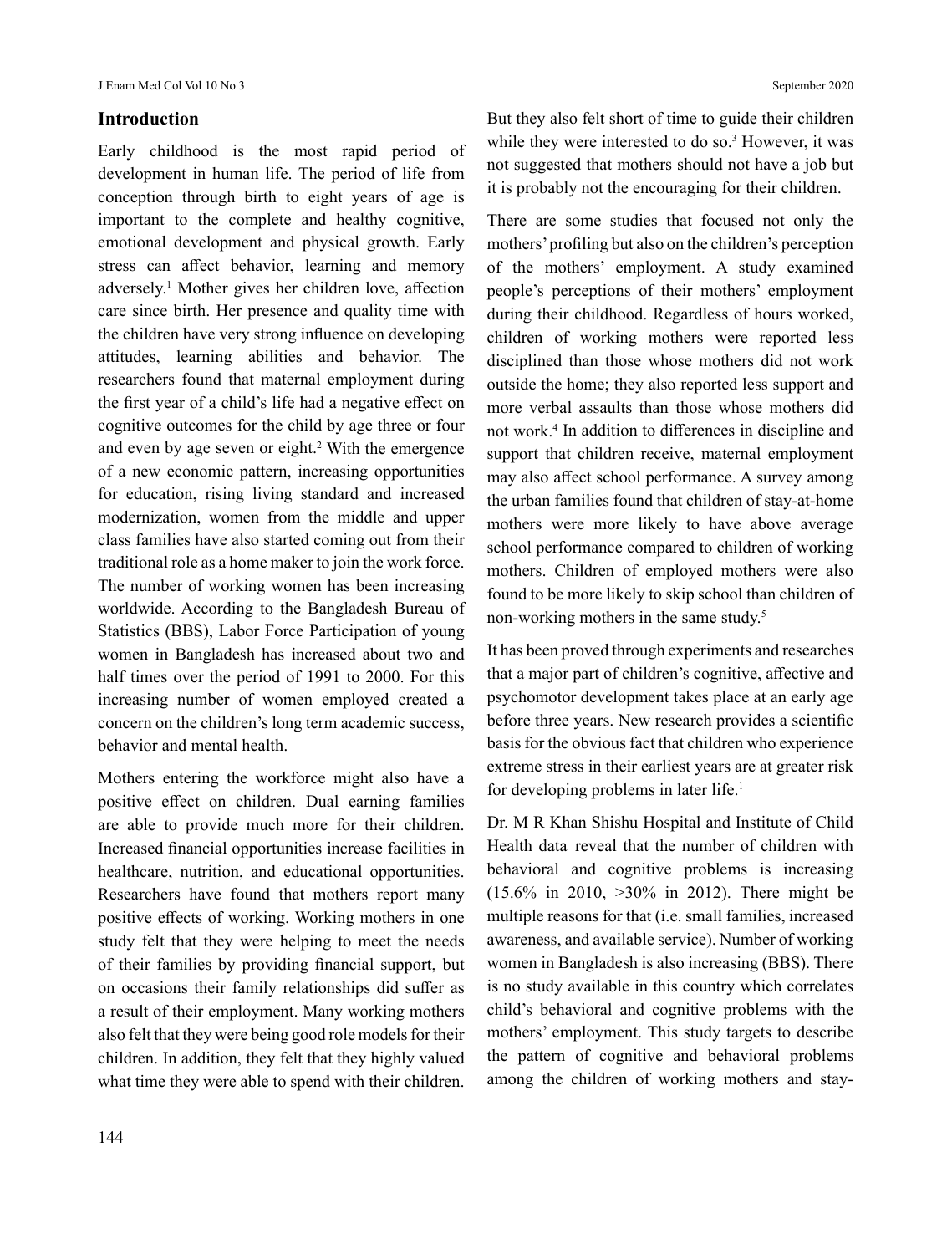at-home mothers and to explore whether behavioral and cognitive functions of children of non-working mothers really differ from the children of working mothers.

#### **Materials and Methods**

This cross sectional study was conducted in the OPD of Pediatric Neurosciences, Institute of Child Health & Shishu Sasthya Foundation, Mirpur, Dhaka over a period of 6 months from April to September 2014. Children aged from 3 to 8 years of either gender having cognitive and/or behavioral problems who visited the above mentioned place were the study population with their parents' informed consent to participate in the study. The age appropriate assessment tools are 1) Independent Behavior Assessment Scale (IBAS) for 2−9 years and 2) Bayley scale for 0−42-month age used to assess the behavioral and cognitive functions of the children. Behavioral problems in this study are categorized as 1) Externalizing, 2) Inner directed and 3) Other problems. Children having other morbidity such as cerebral palsy, autism, chronic illness i.e., congenital heart disease, epilepsy, diabetes, asthma, history of recent major illness (CNS infection), children from broken family were excluded from the study.

The sample size was determined by using  $Z^2$  pq/d<sup>2</sup> formula where,  $z =$  Standard normal deviate set at 1.96;  $p =$  Proportion in the population (2% assumed);  $q = 1-p = 0.98$ ; d = Degree of accuracy which is considered as 0.05. Therefore, the required sample  $size = \{1.96^2 \times 0.02 \times 0.98\} / (0.05)^2 = 30.$ 

The required numbers of children were consecutively included in the study. A structured data collection form was developed containing all the variables of interest which was finalized following pretesting. Data were collected through interview with parents and clinical examination.

The demographic variables of children were age, sex, position of the children in family, academic performance, extracurricular activities and discipline in daily activities. The demographic characteristics of parents were family type, father's education, father's occupation, mother's education, mother's occupation, working hour of mother per day, quality time spending with children, when mother started her job, care giver and history of similar problems in the family. The clinical presentations of children were type of behavioral problem and period of problem noticed first. The domains of early childhood development such as gross motor, fine motor, speech, cognition, vision and hearing were also recorded.

Data were processed and analyzed using software SPSS (Statistical Package for Social Sciences) version 17.0. The test statistics used to analyze the data were Chi-square  $(\chi^2)$  Test and Fisher Exact Test. For all analytical tests, the level of significance was set at 0.05 and  $p < 0.05$  was considered significant.

Prior permission was taken from Ethical Review Committee, Institute of Child Health & Shishu Sasthya Foundation, Mirpur, Dhaka, Bangladesh to conduct this study. Keeping compliance with Helsinki Declaration for Medical Research Involving Human Subjects 1964, parents of the study subjects were informed verbally about the study design, the purpose of the study and right for withdrawing their children from the project at any time, for any reason, what so ever. Parents who gave informed consent to allow their children to participate in the study were included as study sample.

## **Results**

A total of 30 children aged be 3−8 years having cognitive and/or behavioral problem attending OPD of Institute of Child Health & Shishu Sasthya Foundation, Mirpur, Dhaka were enrolled in this study. The mean age of children was  $5.5 \pm 2.0$  years and 47% of all children were aged under 4 years. Proportion of male children was slightly higher (56.7%). Nearly three-quarters of the children were 1<sup>st</sup> child in the family. A small portion of children (10%) exhibited satisfactory academic performance and engagement in extracurricular activities (16.7%). Among the children 53.3% were reported to maintain positive discipline in their daily activities (Table I).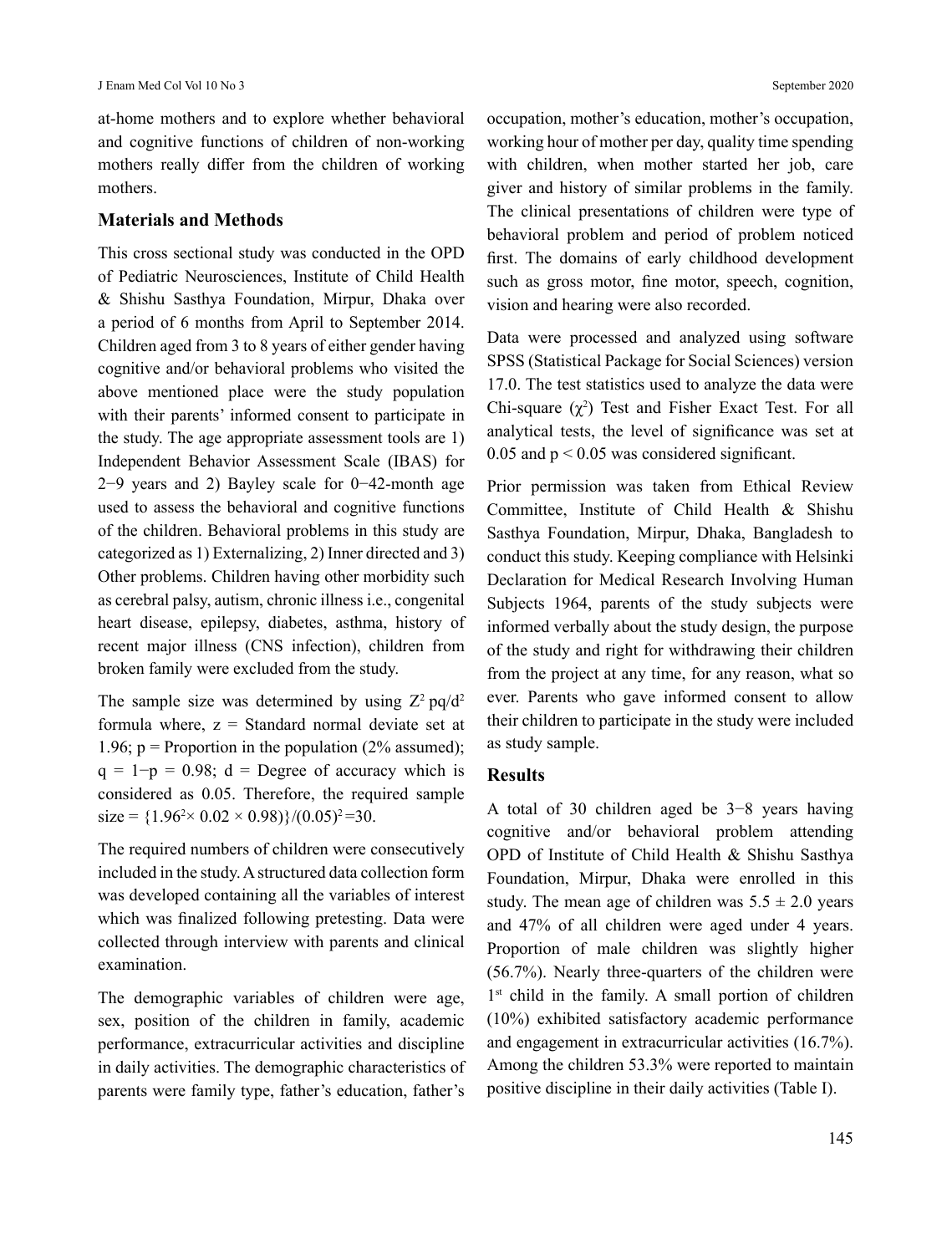Table I: Distribution of children by demographic characteristics (N=30)

| Demographic<br>characteristics         | <b>Frequency</b> | Percentage |  |
|----------------------------------------|------------------|------------|--|
| Age (years)                            |                  |            |  |
| $\leq 4$                               | 14<br>46.6       |            |  |
| $4 - 6$                                | 05<br>16.7       |            |  |
| $>6$                                   | 11               | 36.7       |  |
| <b>Sex</b>                             |                  |            |  |
| Male                                   | 17               | 56.7       |  |
| Female                                 | 13               | 43.3       |  |
| Position of the children in family     |                  |            |  |
| Only child                             | 22               | 73.3       |  |
| 2 <sup>nd</sup>                        | 05               | 16.7       |  |
| 3 <sup>rd</sup>                        | 03               | 10.0       |  |
| <b>Academic performance</b>            |                  |            |  |
| Satisfactory                           | 03               | 10.0       |  |
| Non satisfactory                       | 27<br>90.0       |            |  |
| <b>Extracurricular activities</b>      |                  |            |  |
| Present                                | 05               | 16.7       |  |
| Absent                                 | 25<br>83.3       |            |  |
| <b>Disciplined in daily activities</b> |                  |            |  |
| Yes                                    | 16               | 53.3       |  |
| No                                     | 14               | 46.7       |  |

Majority (83.3%) of the children belong to nuclear family. In fifty percent cases, family members were the caregivers to the child while in 40% cases caregiver was mother herself. It was found that 43% of the parents spend quality time with their children. All the respondents except two reported not having history of such a problem in their family (Table II).

Table II: Distribution of children by family characteristics (N=30)

| Demographic<br>characteristics of<br>parents | <b>Frequency</b> | Percentage |  |
|----------------------------------------------|------------------|------------|--|
| <b>Family type</b>                           |                  |            |  |
| Joint family                                 | 05               | 16.7       |  |
| Nuclear family                               | 25<br>83.3       |            |  |
| Caregiver                                    |                  |            |  |
| Family member                                | 15               | 50.0       |  |
| House keeper                                 | 03               | 10.0       |  |
| Mother                                       | 12<br>40.0       |            |  |
| Parents spend quality time with children     |                  |            |  |
| Yes                                          | 13               | 43.3       |  |
| $\rm No$                                     | 56.7<br>17       |            |  |
| H/O similar problems in the family           |                  |            |  |
| None                                         | 28<br>93.3       |            |  |
| Others                                       | 02               | 6.7        |  |

Both mother and father of all children were literate and majority of them were graduates. Over half (53.3%) of children's fathers were service holders. Among the mothers, 60% were housewives and rest 40% were employed and mostly involved with banking sector. All of the working mothers started their jobs before their child reaching at 3 years of age and majority (83.4%) of them had to work 8 hours per day. The mean working time of the mothers was  $9.8 \pm 1.3$  hours (Table III). Majority of the parents (56.7%) did not spend quality time with their children.

Table IV shows the clinical presentation exhibited by the children. Among the children, 43.3% had externalizing behavior problem and 13.3% had inner directed problem. A large portion (36.7%) developed more than one problem. Over one-third (36.7%) of the children first noticed their behavioral problem at the age between 1−2 years, 20% between 3−4 years, 36.7% between 5−6 years and 6.7% at the age of 7 years.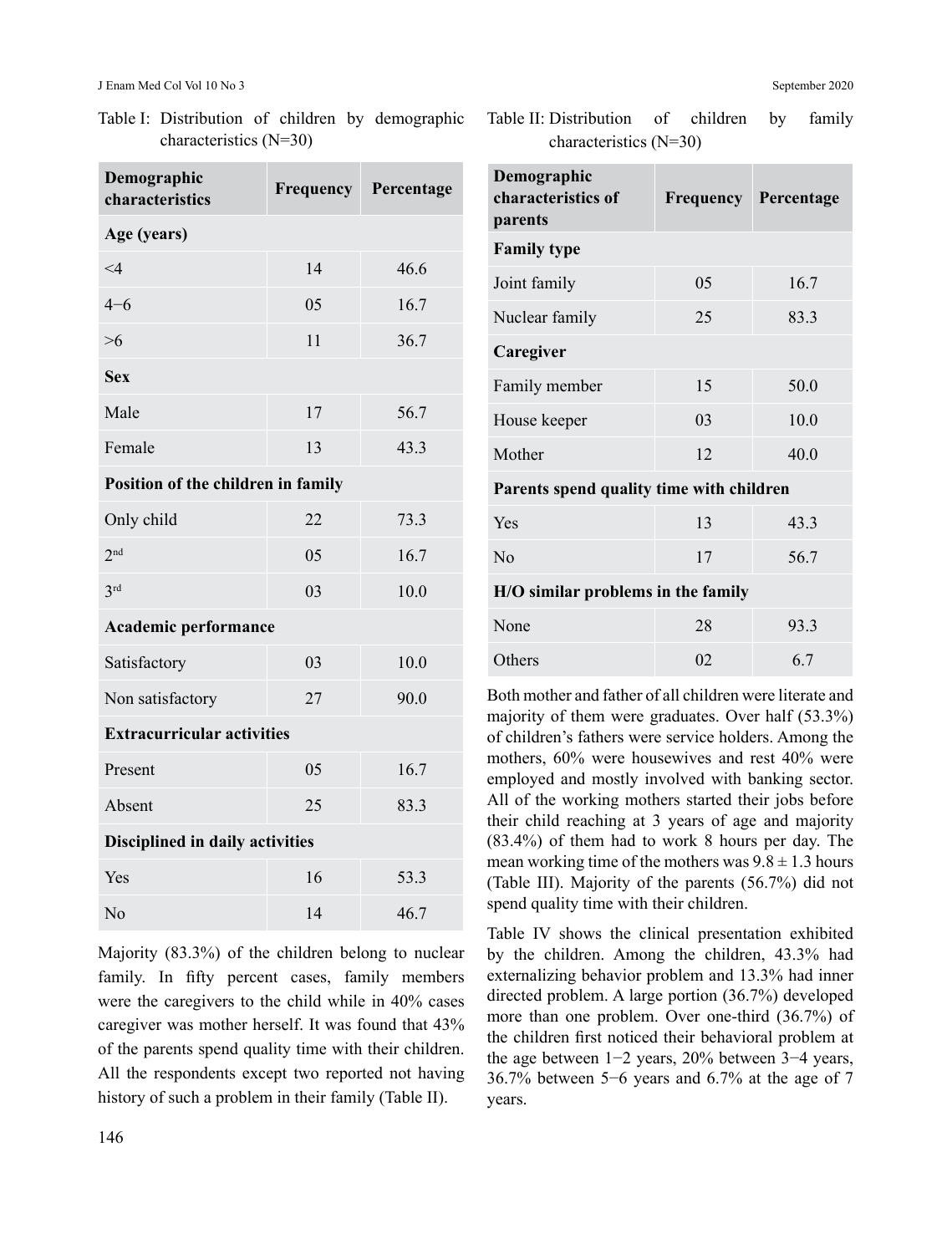Table III: Distribution of children by parent's education and occupational characteristics (N=30)

| <b>Parent's education</b><br>and occupational<br>characteristics | <b>Frequency</b>       | Percentage |  |
|------------------------------------------------------------------|------------------------|------------|--|
| <b>Father's education</b>                                        |                        |            |  |
| Up to SSC                                                        | 03<br>9.9              |            |  |
| <b>HSC</b>                                                       | 05                     | 16.7       |  |
| Graduate                                                         | 22<br>73.3             |            |  |
| <b>Father's occupation</b>                                       |                        |            |  |
| Teachers                                                         | 03                     | 10         |  |
| Service holders                                                  | 16                     | 53.3       |  |
| Engineers                                                        | 01                     | 3.3        |  |
| Doctors                                                          | 01                     | 3.3        |  |
| Businessmen                                                      | 09                     | 30         |  |
| <b>Mother's education</b>                                        |                        |            |  |
| Up to SSC                                                        | 07                     | 23.3       |  |
| <b>HSC</b>                                                       | 08                     | 26.7       |  |
| Graduate                                                         | 15                     | 50.0       |  |
| <b>Mother's occupation</b>                                       |                        |            |  |
| Banker                                                           | 10                     | 33.3       |  |
| Garment workers                                                  | 01                     | 3.3        |  |
| Doctor                                                           | 01                     | 3.3        |  |
| Housewives                                                       | 18                     | 60.0       |  |
| Working hour of mother per day (n=12)                            |                        |            |  |
| 6 hours                                                          | 01                     | 8.3        |  |
| 8 hours                                                          | 10                     | 83.4       |  |
| 12 hours                                                         | 01                     | 8.3        |  |
| Mean (SD) working<br>hours                                       | $9.8 \pm 1.3$<br>hours |            |  |
| Mother started job                                               |                        |            |  |
| before 3 years of child                                          | 12                     | 100.0      |  |

Table IV: Distribution of children by clinical presentations (N=30)

| <b>Clinical presentation</b>       | <b>Number</b> | Percentage |  |
|------------------------------------|---------------|------------|--|
| <b>Types of behavioral problem</b> |               |            |  |
| Externalizing problem              | 13            | 43.3       |  |
| Inner directed                     | 04            | 13.3       |  |
| Other problems                     | 02            | 6.7        |  |
| $>1$ problems                      | 11            | 36.7       |  |
| <b>Problem noticed first</b>       |               |            |  |
| $1-2$ years                        | 11            | 36.7       |  |
| $3-4$ years                        | 06            | 20.0       |  |
| $5-6$ years                        | 11            | 36.7       |  |
| 7 years                            | 02            | 6.7        |  |

Table V: Distribution of children by early developmental milestone (N=30)

| <b>Domains</b>     | Frequency | Percentage |  |
|--------------------|-----------|------------|--|
| <b>Gross motor</b> |           |            |  |
| Age appropriate    | 30        | 100.0      |  |
| <b>Fine motor</b>  |           |            |  |
| Age appropriate    | 29        | 96.7       |  |
| Slow for age       | 01        | 3.3        |  |
| <b>Speech</b>      |           |            |  |
| Age appropriate    | 25        | 83.3       |  |
| Slow for age       | 05        | 16.7       |  |
| Cognition          |           |            |  |
| Age appropriate    | 21        | 70.00      |  |
| Slow for age       | 09        | 30.00      |  |
| <b>Vision</b>      |           |            |  |
| <b>Normal</b>      | 30        | 100.00     |  |
| <b>Hearing</b>     |           |            |  |
| Normal             | 30        | 100.00     |  |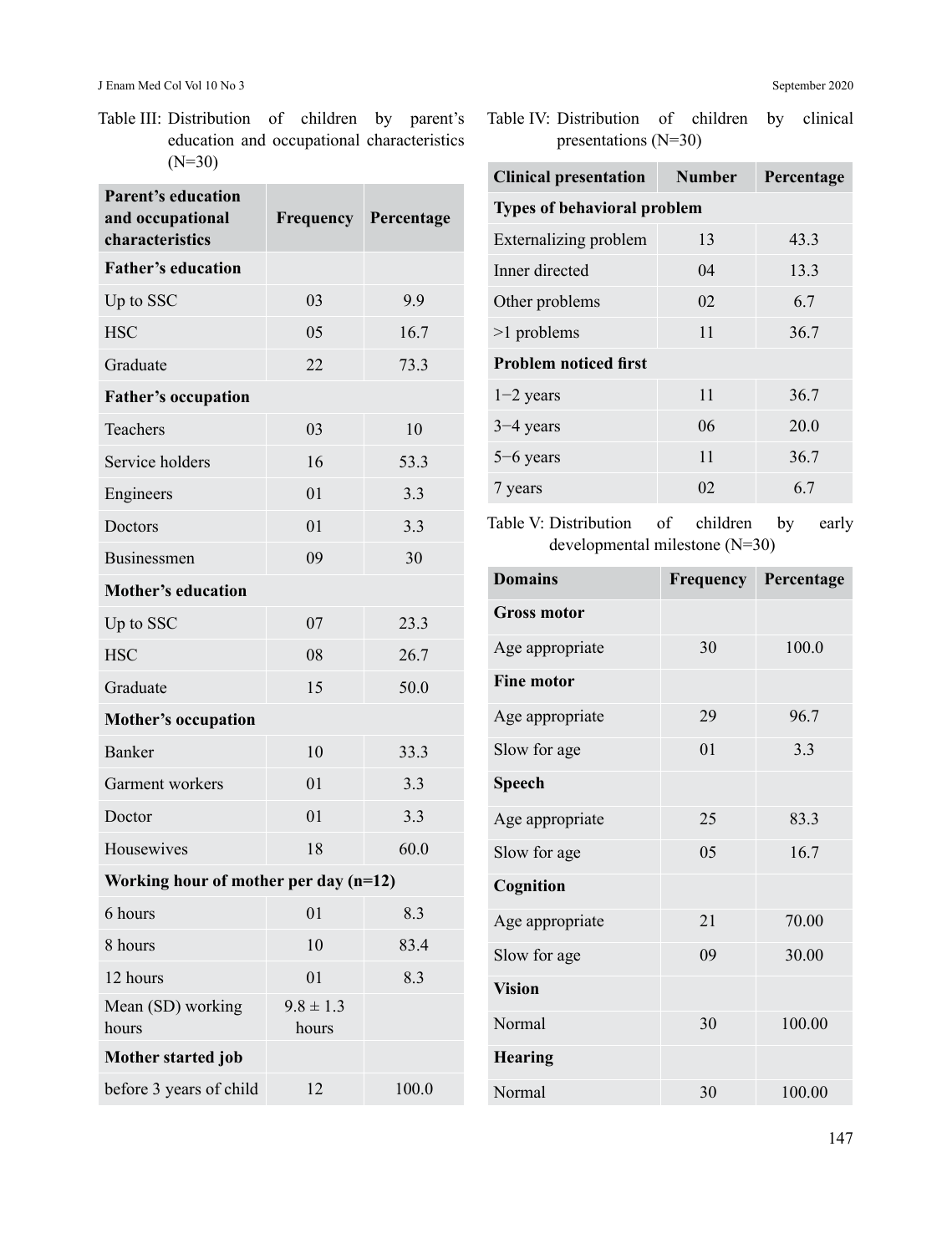J Enam Med Col Vol 10 No 3 September 2020

Regarding early developmental milestone of children, age-appropriate development was observed in every child concerning gross motor skills. It was 96.7% for fine motor skills, 83.3% for speech and 70% for cognitive skills. Slow development of fine motor skills, speech and cognitive skills were observed in 3.3%, 16.7% and 30% of the children respectively. Normal hearing and vision were found among all the children (Table V).

Fig 1 shows the pattern of child's behavioral problems among working mothers and housewife mothers. The proportion of children with externalizing behavior problems and inner directed problems were found slightly predominant among working mothers compared to housewife mothers (50% vs. 38.9%; 16.7% vs. 11.1%). More than one behavior problems were found more common among children of housewife mothers compared to working mothers group (38.9% vs. 33.3%).



## Fig 1. Comparison of behavioral problems of children between groups  $(N=30)$

Table VI shows the association between maternal occupation and factors related to child behavior. The proportion of children with behavioral problem more than one and delayed cognition were found higher in housewife mothers group compared to working mothers group  $(38.9\% \text{ vs. } 33.3\%; \text{ p} = 0.757 \text{ and }$ 66.7% vs. 41.7%;  $p = 0.176$  respectively). Majority of the children (83.3%) in both groups were found

|                                  | Mothers' occupation |            |                                   |                        |
|----------------------------------|---------------------|------------|-----------------------------------|------------------------|
| Factors                          | Working             | Housewife  | Odds ratio<br>$(95\% \text{ CI})$ | p values<br>$(p=0.05)$ |
|                                  | $(n = 12)$          | $(n = 18)$ |                                   |                        |
| Behavioral problem*              |                     |            |                                   |                        |
| $>1$ problems                    | 4(33.3)             | 7(38.9)    | $0.786(0.17-3.62)$                | 0.757                  |
| Single                           | 8(66.7)             | 11(61.1)   |                                   |                        |
| School performance*              |                     |            |                                   |                        |
| Non satisfactory                 | 11(91.7)            | 16(88.9)   | $1.38(0.11-17.09)$                | 0.804                  |
| Satisfactory                     | 1(8.3)              | 2(11.1)    |                                   |                        |
| Extracurricular activity**       |                     |            |                                   |                        |
| None                             | 10(83.3)            | 15(83.3)   |                                   |                        |
| Present                          | 2(16.7)             | 3(16.7)    | $1.00(0.14-7.099)$                | 1.00                   |
| Disciplined in daily activities* |                     |            |                                   |                        |
| Non disciplined                  | 6(50.0)             | 8(44.4)    | $1.25(.289-5.407)$                | 0.765                  |
| Disciplined                      | 6(50.0)             | 10(55.6)   |                                   |                        |
| Cognition*                       |                     |            |                                   |                        |
| Delayed                          | 5(41.7)             | 12(66.7)   | $0.36(.079-1.615)$                | 0.176                  |
| Age appropriate                  | 7(58.3)             | 6(33.3)    |                                   |                        |

Table VI: Association between occupation of mother and factors related to the child behavior

\*Data were analyzed using  $\chi^2$  test; \*\*Fisher's Exact test was conducted to analyze the data. Figures in the parentheses denote corresponding percentage. As test statistics is less than the table  $\gamma^2$ -value, results are not significant.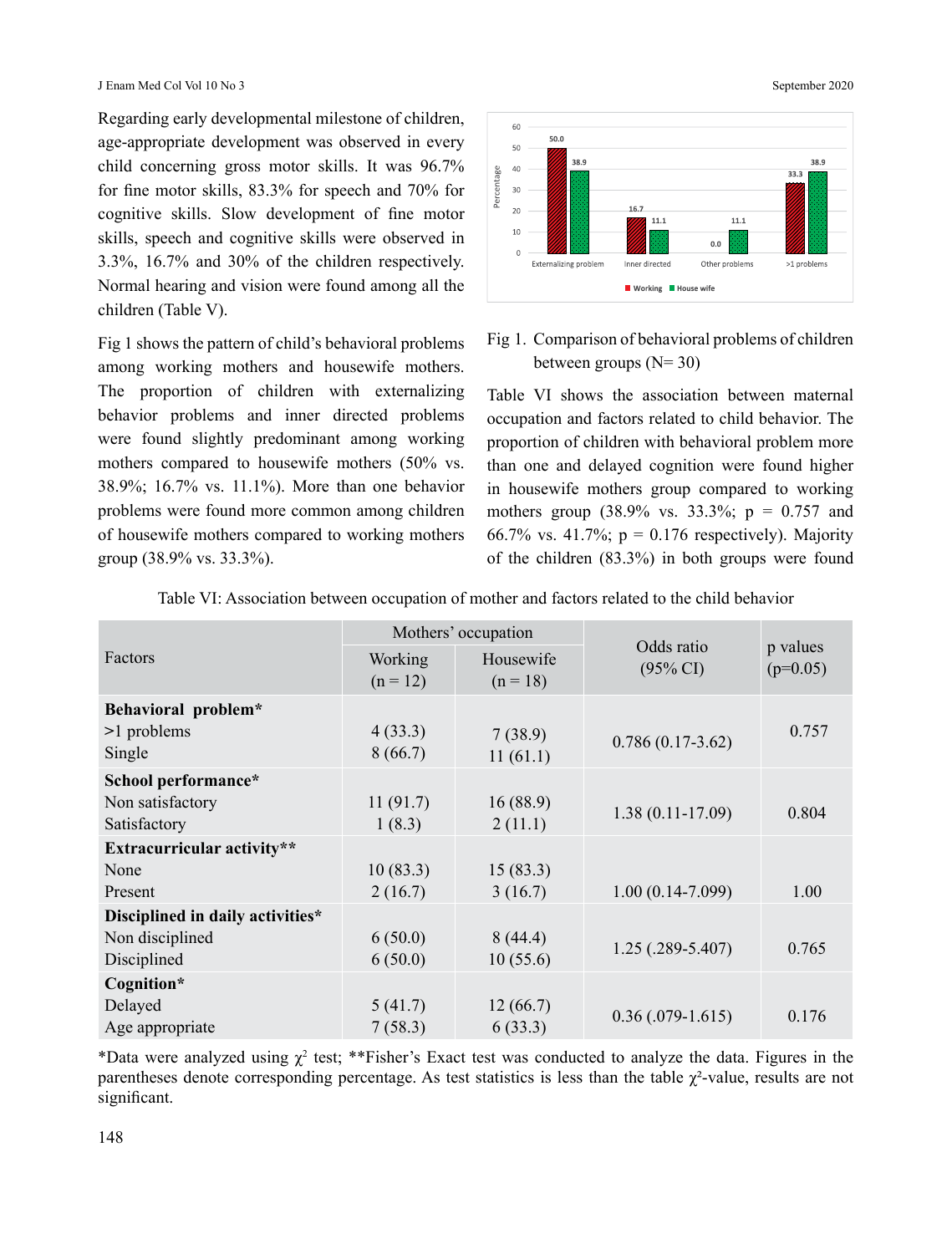not being involved with any extracurricular activities  $(p = 1.00)$ . However, children with non-satisfactory school performance and non-disciplined in daily activities were somewhat higher in working mothers group compared to housewife mothers, although these differences are not statistically significant ( $p = 0.804$ ) and  $p = 0.765$  respectively). Computation of risk ratio reveals that all the risk factors related to the child behavior could not predict any outcome  $(p>0.05)$ .

#### **Discussion**

With the emergence of a new economic pattern, increasing opportunities for education, rising standard of living and increased modernization, women from the middle and upper class families have also started coming out of their traditional role of a home maker to join the work force. Full time job for women very often necessitates staying away from their families for long hours during the day. It creates more disturbances for their children. Employment of women has created number of problems to their children and paved way for controversies regarding maternal employment and child development.<sup>6</sup> In the present study the prevalence of working mother was 40%. Of them, 83.4% worked 8 hours per day. A recent study has found the prevalence of working mother 60% and 30% of them worked more than 8 hours, 40% between 6–8 hours and 15% between 4–6 hours per day.7

Behavioral problems were identified in 17 (56.7%) male out of total 30 children which was consistent with study done at Kanpur in psychiatric children attending child guidance clinic of pediatric OPD.<sup>8</sup> Similarly, another study found significant influence of gender on overall prevalence of behavior problems.<sup>9</sup> Most of the times behavior problems of male children are neglected in earlier stage or labeled abnormal for their gender. This may contribute for increased prevalence among male children.

A longitudinal study conducted in Pennsylvania aimed at the effects of family and neighborhood characteristics on the behavioral and cognitive development of poor black children. The study was conducted among 178 single mothers of black families. It investigates the relations among family resources (mother's employment, income from employment) and child developmental outcomes in the early school years. Result of the study indicated that behavior problems of children depend on mothers' literacy and to some extent her employment status.10 This study revealed that a higher proportion of children's parents was graduate (73.3% of fathers and 50% of mothers). Over 43% of the parents spend quality time with their children. All of the mothers started their job before their children reach at 3 years, which is not in agreement with the study findings done at Maharashtra, India which revealed that higher prevalence of behavior problems amongst children of illiterate mothers.<sup>11</sup> But, similar result was found in other studies.12-14 The literacy level of parents, mainly mother's literacy status is more important in recognition of behavior problems in earlier stage of child development. Early recognition will prevent further development of behavior problems among children and will reduce the prevalence. Children coming from families with over-protective parental attitude were having high prevalence rate of behavior problems.

Although there were many positive implications attributable to maternal employment, this study revealed some negative effects also. Some authors found that maternal employment sometimes led to behavioral problems in children.<sup>2, 15,16</sup> This finding could be related to children being cared for by several people (both out-of-home care providers and parents). Children are likely to receive varying amounts and types of discipline in this situation, which could lead to confusion and ultimately behavior problems. In our study, in fifty percent cases, family members were the caregivers to the children while in 40% cases caregivers were mothers themselves and remaining 10% were house-keepers.

One study<sup>17</sup> reported that there is significant impact of socioeconomic status on academic achievement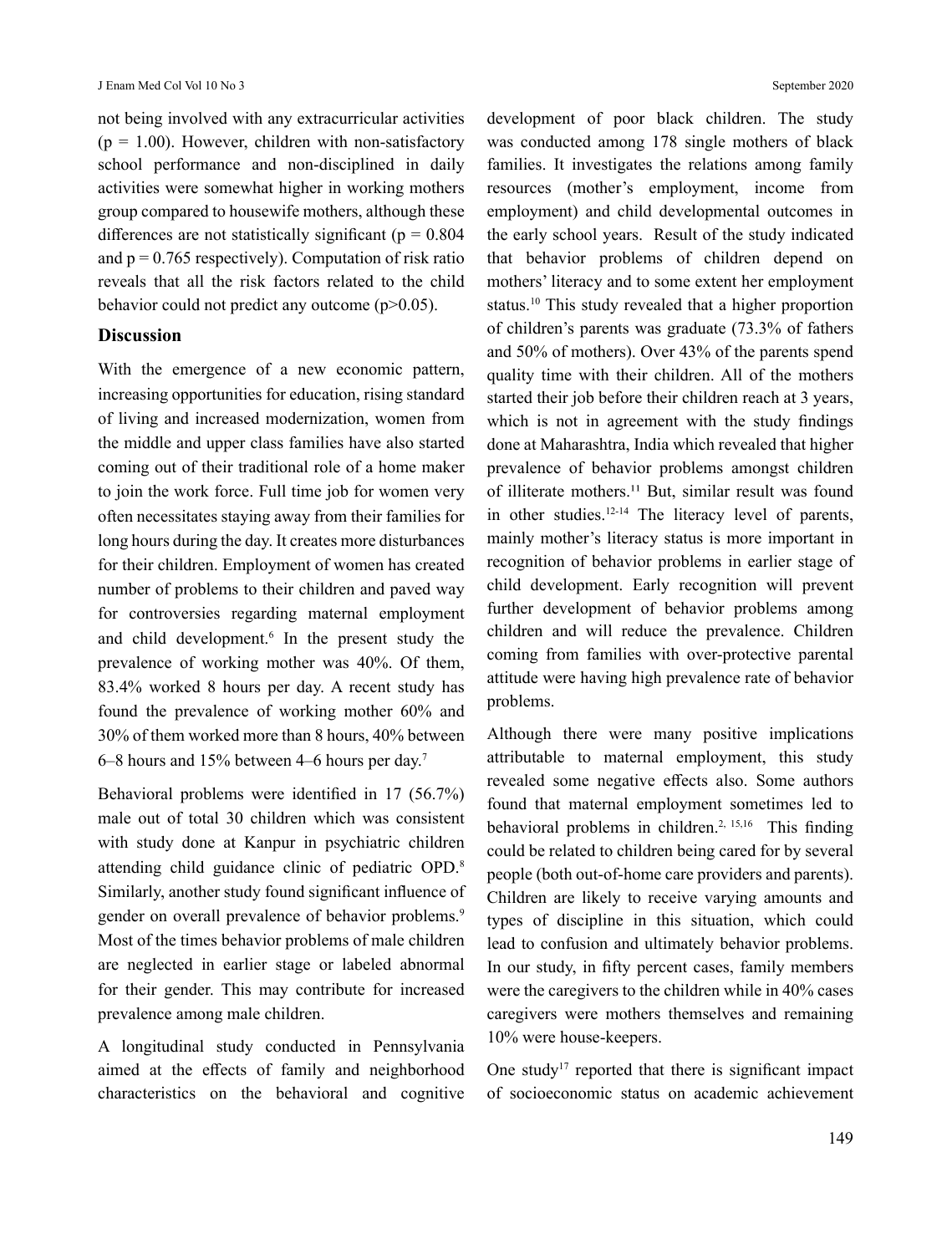by children but another study<sup>18</sup> revealed no glaring relationship among the children involved in the study. In this study, children with non-satisfactory school performance and non-disciplined in daily activities were somewhat higher in working mothers group compared to housewife mothers, although these differences are not statistically significant ( $p = 0.804$ ) and  $p = 0.765$  respectively).

There was statistically significant association between family size and behavioral problems among children. In our study, nearly three-quarters of the children were first child in the family and majority (83.3%) of them belonged to nuclear family. Some studies have found that in small family, the physical and emotional needs of child are not fulfilled which may divert these children towards behavioral problem.<sup>19, 20</sup>

Various factors play role in causation of behavior problems. The internal factors of child include neurobiological and genetic factors, emotions and intelligence. These interact with external factors like family environment or social environment. External factors also include nature of discipline given to children, attachment relationship, size and socioeconomic status of family or family stressors.<sup>21</sup> Many individual studies have reported that maternal employment early in children's age is associated with poorer performance on cognitive tests and more behavior problems,<sup>22,23</sup> but not all studies have reached this conclusion.<sup>24</sup> In the present analysis, we have found that children with externalizing behavior problems and inner directed problems were higher in working mothers than those in non-working mothers children, while more than one behavior problem was found in non-working mother compared to working mother children. In a comparative study<sup>25</sup> to assess the impact of maternal work on child health conducted at Bhilai in India also found similar finding. They compared a sample of 200 working educated mother and their 408 children with 200 non-working mothers and their 440 children by observational method. Results also demonstrated that physical and mental health status showed a significant co-relation with mother employment. It identified that a significant number of children in study group were reported to have externalizing and inner directed problems.

Compared with earlier research, findings in this study were mixed, but in general they were fairly consistent with earlier findings. Some authors completed a study<sup>5</sup> that examined school performance, disciplinary differences and participation in extracurricular activities. Unlike our study which showed that percentage of patients with behavioral problem more than one and delayed cognition were found higher in non-working mothers compared to working mothers. Majority of the patients in both groups not engaged in extracurricular activities. However, patients of nonsatisfactory school performance and non-disciplined were somewhat higher in working mothers than those in housewife mothers. The authors also illustrated those children of stay-at-home mothers were more likely to have above average school performance. That study found that children who attended outof-home care were more likely to participate in extracurricular activities, with ninety percent of children participating compared to eighty-two percent of children with stay-at-home mothers and children of stay-at-home mothers were reported to not perform as well in school as children of working mother.

This study has some limitations which might have affected the findings of the study.

- The age of the children was taken from their statement at the time of interview, not from the birth registration card, which influence the results.
- The present study was done on a relatively small sample, a large-scale study to be conducted to make the findings of the study generalizable to reference population.
- The study was a cross-sectional study, so the strength of the study is weaker than the casecontrol study.
- The study was done in a single hospital. So the study may vary from other hospital or community based study.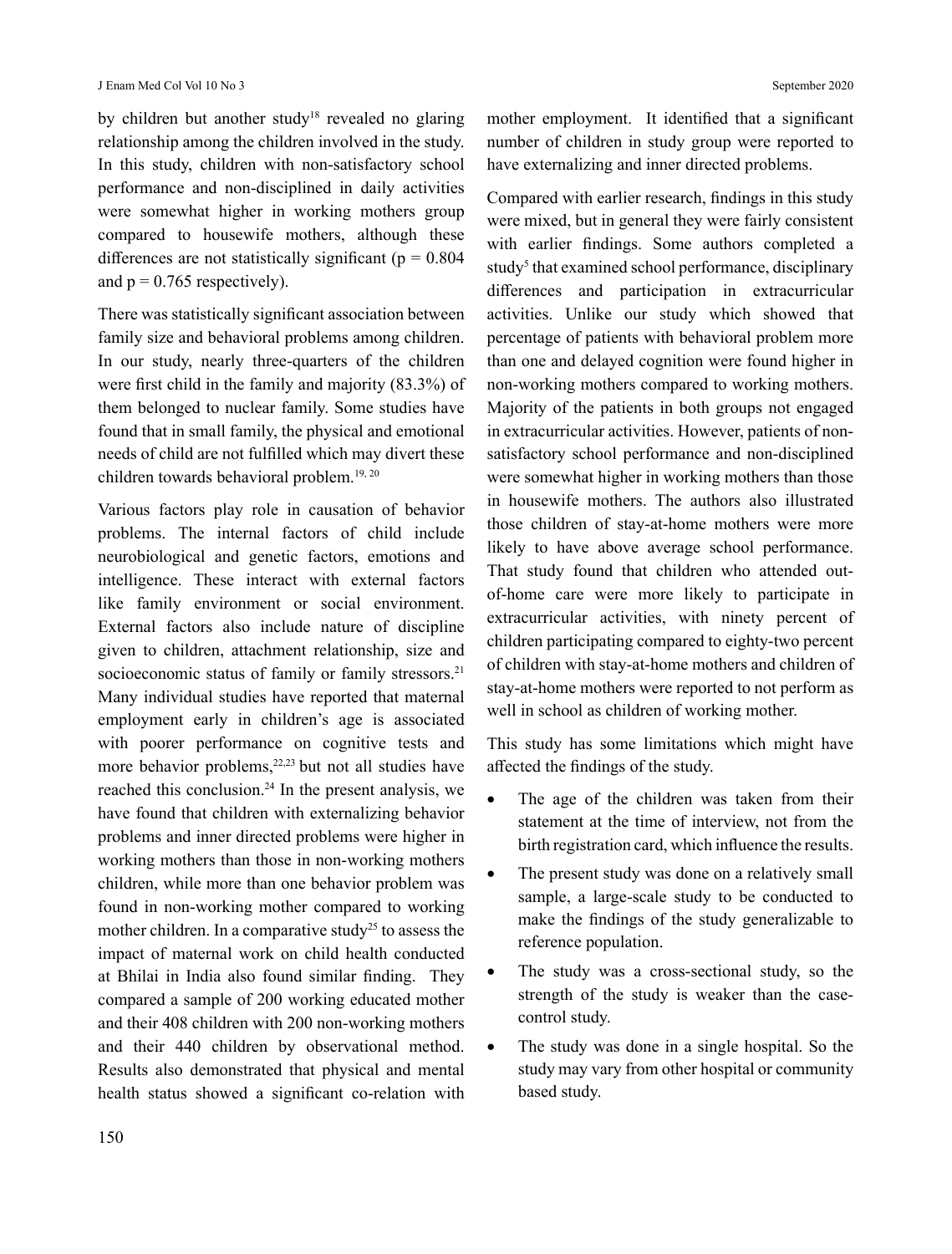Based on the findings of our study and studies of other investigators discussed so far, the following conclusions are made. The study observed that children in a nuclear family, aged up to 4 years are vulnerable group for developing behavioral problem. Parents not spend enough quality time with their children and various familial factors are in particular at high risk for it. The findings also indicate that behavioral problems in children were not significantly associated with mother employment and its positive effects upon children. This effort will help to encourage women to enter in service without having any guilt feelings.

#### **Acknowledgement**

It is a great pleasure for me to express my deepest gratitude and thanks to Dr. Selina Husna Banu, Associate Prof. of Neurosciences unit in Institute of Child Health & Shishu Sasthya Foundation for their scholarly guidance, constant supervision and constructive suggestion to carry out this study. I am indebted to all my patients who participated in the study and cooperated whole-heartedly to make the study a success.

#### **References**

- 1. Bellamy C.The State of the world's children 2001. United Nations Children's Fund,UNICEF; 2001.
- 2. Han WJ, Waldfogel J, Brooks-Gunn J.The effects of early maternal employment on later cognitive and behavioral outcomes. Journal of Marriage and Family 2001; 63(2): 336−354.
- 3. Reynolds, Tracey, Calendar, Claire, Edwards, Rosalind, Librarian-at-large, University and Librarian, University. New books on women and feminism 2000; Policy Press.
- 4. Nomaguchi KM, Milkie MA. Maternal employment in childhood and adults, retrospective reports of parenting practices. Journal of Marriage & Family 2006; 68(3): 573−594.
- 5. Gennetian LA, Lopoo LM, London AS. Maternal work hours and adolescents school outcomes among lowincome families in four urban counties. Demography 2008; 45(1): 31−53.
- 6. Khan MA, Hassan A. Emotional Intelligence of Children of Working and Non-Working Mothers. Researcher 2012; 4(4): 24−31.
- 7. Singh A, Kiran UV. Impact of mother's working status on personality of Adolescents. International journal of advanced scientific and technical research 2014; 1(4): 86−99.
- 8. Bhalla M, Bhalla JN, Mahendra RK, Singh KB, Singh JB, Shrivastava JR. Psychiatric disorders among children attending pediatric O.P.D. Ind Pediatrics 1986; 23(8): 623−626.
- 9. Sarita B, Garg OP, Sunit S, Pratibha S, Lall KB. Prevalence of behaviour problems in Ajmer school children. Ind J ped 1988; 55: 408−415.
- 10. Jackson AP. The effectiveness of family and neighborhood characteristic on the behavioral and cognitive development of poor black children: A longitudinal study. American journals of Community Psychology 2003; 32 (1): 175−186.
- 11. Jayshree DN, Sandip SJ. Socio-demographic correlates of behavior problems amongst the urban slum dwellers aged between 6 to 18 years. National journal of medical research 2013; 3(3): 222−225.
- 12. Shoba S, Satish CG, Gururaj G, Shekhar S, Subkrishna DK, Poornima B et al. Epidemiological study of child and adolescent psychiatric disorders in urban and rural areas of Banglore, India. Ind J Med Res. 2005; 122: 67−79.
- 13. Tondon AK. Psychosocial variables in a delinquent group. Ind J Ped 1977; 44(35): 245−251.
- 14. Abdegalil S, Gurgel RG, Theobald S, Cuevas LE. Household and family characteristics of street children in Aracaju, Brazil. Arch Dis Child 2004; 89(9): 817−822.
- 15. Waldfogel J, Han WJ , Brooks-Gunn J. The effects of early maternal employment on child cognitive development. Demography 2002; 39(2): 369−392.
- 16. Brooks-Gunn J, Han WJ, Waldfogel J. Maternal Employment and Child Cognitive Outcomes in the First Three Years of Life: The NICHD Study of Early Child Care. Child Development 2002; 73(4): 1052−1072.